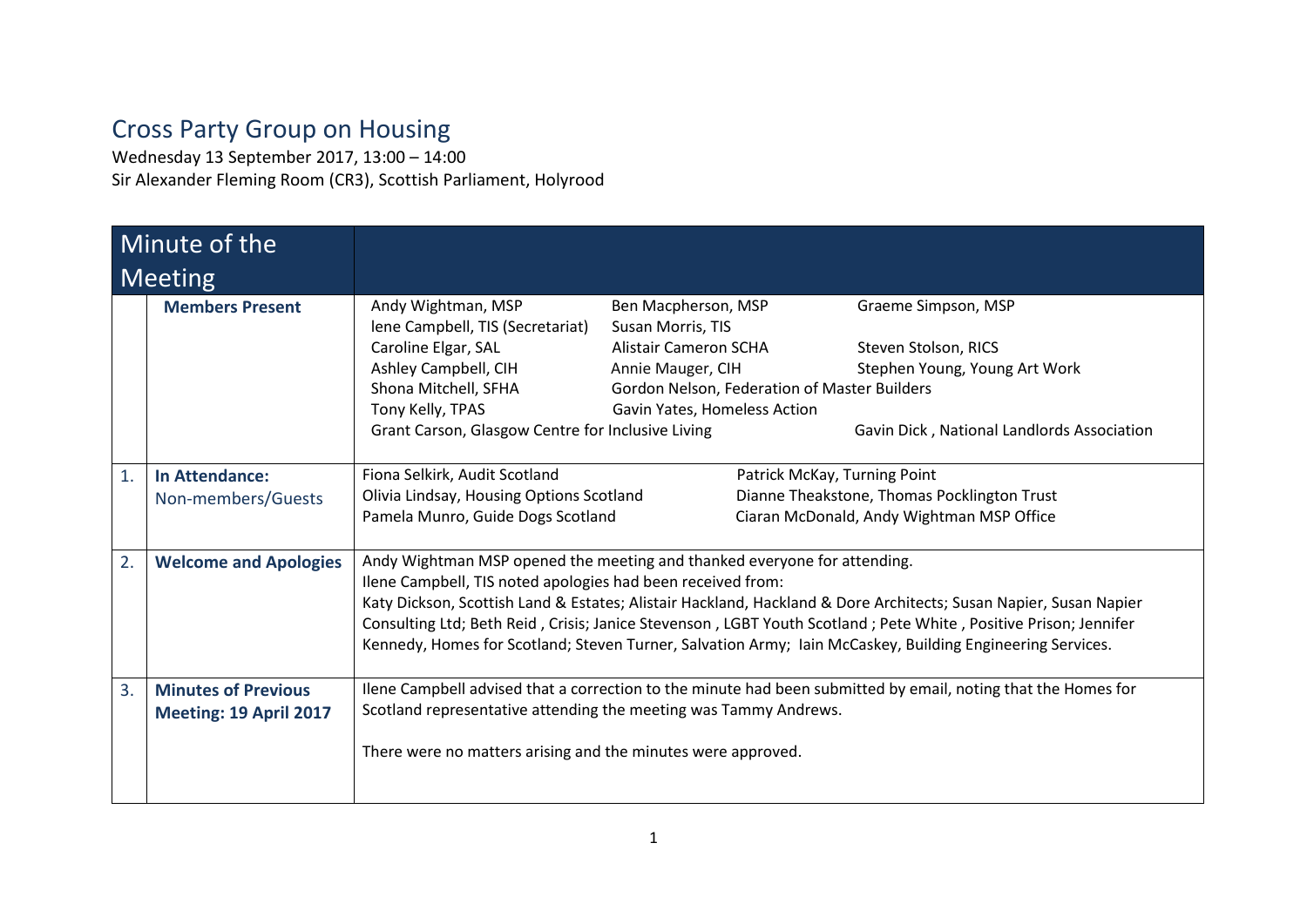| $\overline{4}$ . | <b>Annual General Meeting</b>                           | Annual General Meeting of the Cross Party Group on Housing                                                                                                                                                                                                                       |  |
|------------------|---------------------------------------------------------|----------------------------------------------------------------------------------------------------------------------------------------------------------------------------------------------------------------------------------------------------------------------------------|--|
|                  | of the Cross Party Group                                |                                                                                                                                                                                                                                                                                  |  |
|                  | on Housing                                              | Andy Wightman MSP requested nominations for Convenor and Vice Convenor:                                                                                                                                                                                                          |  |
|                  | <b>Minutes of previous</b>                              | <b>Convenor:</b>                                                                                                                                                                                                                                                                 |  |
|                  | minute                                                  | Ben McPherson MSP proposed Andy Wightman MSP and Stephen Young MSP seconded the nomination. There were<br>no other nominations and Andy was duly re-elected.                                                                                                                     |  |
|                  |                                                         | <b>Vice Convenor:</b>                                                                                                                                                                                                                                                            |  |
|                  |                                                         | Andy Wightman MSP proposed Ben McPherson MSP and Stephen Young MSP seconded the nomination. There were no<br>other nominations and Ben was duly elected.                                                                                                                         |  |
|                  |                                                         | Secretariat:                                                                                                                                                                                                                                                                     |  |
|                  |                                                         | Andy Wightman MSP explained the group required a secretariat and that TIS had been in this role for last 4 years.<br>Ben McPherson MSP proposed TIS for the role of secretariat and Andy Wightman MSP seconded.<br>There were no other nominations and TIS were duly re-elected. |  |
|                  |                                                         | Andy confirmed that following this AGM the return would be sent to the clerks within the specified 30 days.                                                                                                                                                                      |  |
| 5.               | <b>Solutions to</b><br><b>Vulnerability in Housing.</b> | Andy Wightman MSP noted the topic for today was solutions to vulnerability in housing.                                                                                                                                                                                           |  |
|                  | Presentations and                                       | Patrick McKay from Turning Point Scotland<br>$\bullet$                                                                                                                                                                                                                           |  |
|                  | <b>Discussions</b>                                      | Ashley Campbell from the Chartered Institute of Housing Scotland<br>$\bullet$                                                                                                                                                                                                    |  |
|                  |                                                         | Diane Theakston from the Thomas Pocklington Trust.<br>$\bullet$                                                                                                                                                                                                                  |  |
|                  |                                                         | Patrick McKay delivered a presentation on how his organisation have adopted the Housing First Model:                                                                                                                                                                             |  |
|                  |                                                         | Turning Point Scotland (TPS) operates across 20 Local Authority areas and began using the Housing First (HF)<br>$\bullet$<br>model in 2011.                                                                                                                                      |  |
|                  |                                                         | HF works with the group of people who traditionally failed in mainstream homeless service - people with real<br>٠<br>complex and chronic issues.                                                                                                                                 |  |
|                  |                                                         | Basically, the model takes rough sleepers with no 'housing readiness' and gives them a house.                                                                                                                                                                                    |  |
|                  |                                                         | The project started with 3 tenancies and are now up to 40 tenancies. In that time, there has only been 1<br>$\bullet$                                                                                                                                                            |  |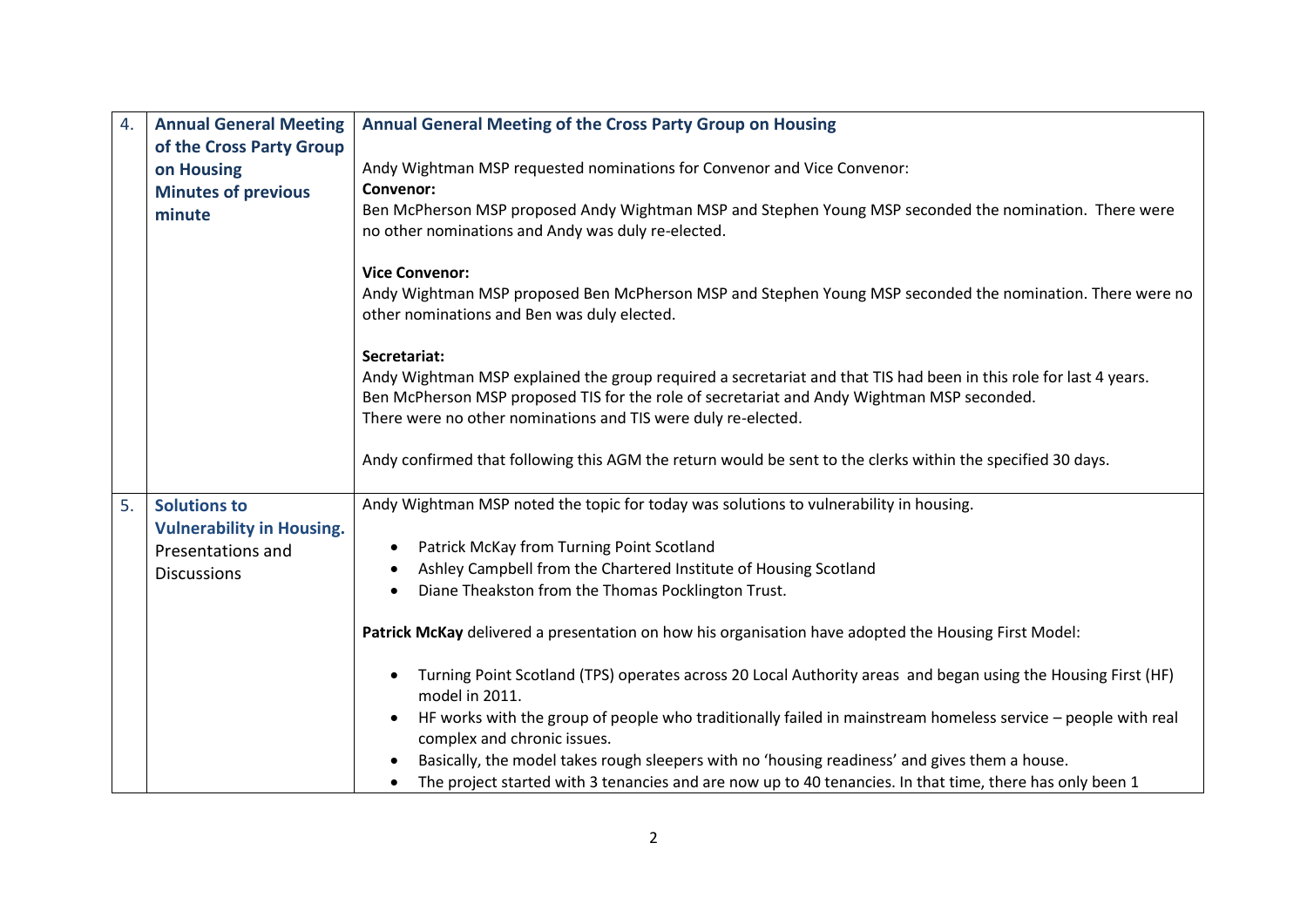| eviction. The fears around ASB have not arisen.                                                                            |
|----------------------------------------------------------------------------------------------------------------------------|
| Model works because:                                                                                                       |
| Separate housing and support - don't stop working with people if they breach tenancy conditions                            |
| Wherever they are they will find you - explore all services to make contact                                                |
| Fidelity - is very important                                                                                               |
| SST is fundamental – guarantee for tenant with TP providing full wrap around service                                       |
| No need to demonstrate you are clean of substance. Research (2012 Heriot Watt) showed that breaking the                    |
| cycle is more effective to stop use than insisting they must be 'clean'                                                    |
| Influence of direct lived experience                                                                                       |
|                                                                                                                            |
| Patrick concluded by advising that the next challenge for the initiative is establishing how to scale up the HF model, and |
| they are working as part of national networks to work out how to do this in a Scottish way.                                |
|                                                                                                                            |
| Ashley Campbell presented findings from recent CIH research undertaken in partnership with Scottish Government             |
| looking at the impact of UK Government cap on Universal Credit at Local Housing Allowance (LHA) rate for the social        |
| rented sector:                                                                                                             |
|                                                                                                                            |
| LHA - based on cheapest 30% of rented sector within each area.                                                             |
| The cap will affect 2 main groups - those in supported housing as rents are much higher than mainstream                    |
| housing and thus exceed LHA, and young people under 35 who are only eligible for the costs of shared                       |
| accommodation.                                                                                                             |
| Indigo Housing Research Team were commissioned to identify the potential extent of the problem.                            |
| Research involved 50 social landlords across Scotland - there is a general awareness of proposals but limited<br>$\bullet$ |
| knowledge of the local impact - what the changes will mean for them as a landlord.                                         |
| There is no shared accommodation model in the social rented sector - there is research into sharing in private             |
| rented sector but no experience of sharing in social rented sector.                                                        |
| The research highlights significant concerns, impact is potentially large and landlords should begin thinking              |
| about this before 2019.                                                                                                    |
|                                                                                                                            |
|                                                                                                                            |
|                                                                                                                            |
|                                                                                                                            |
|                                                                                                                            |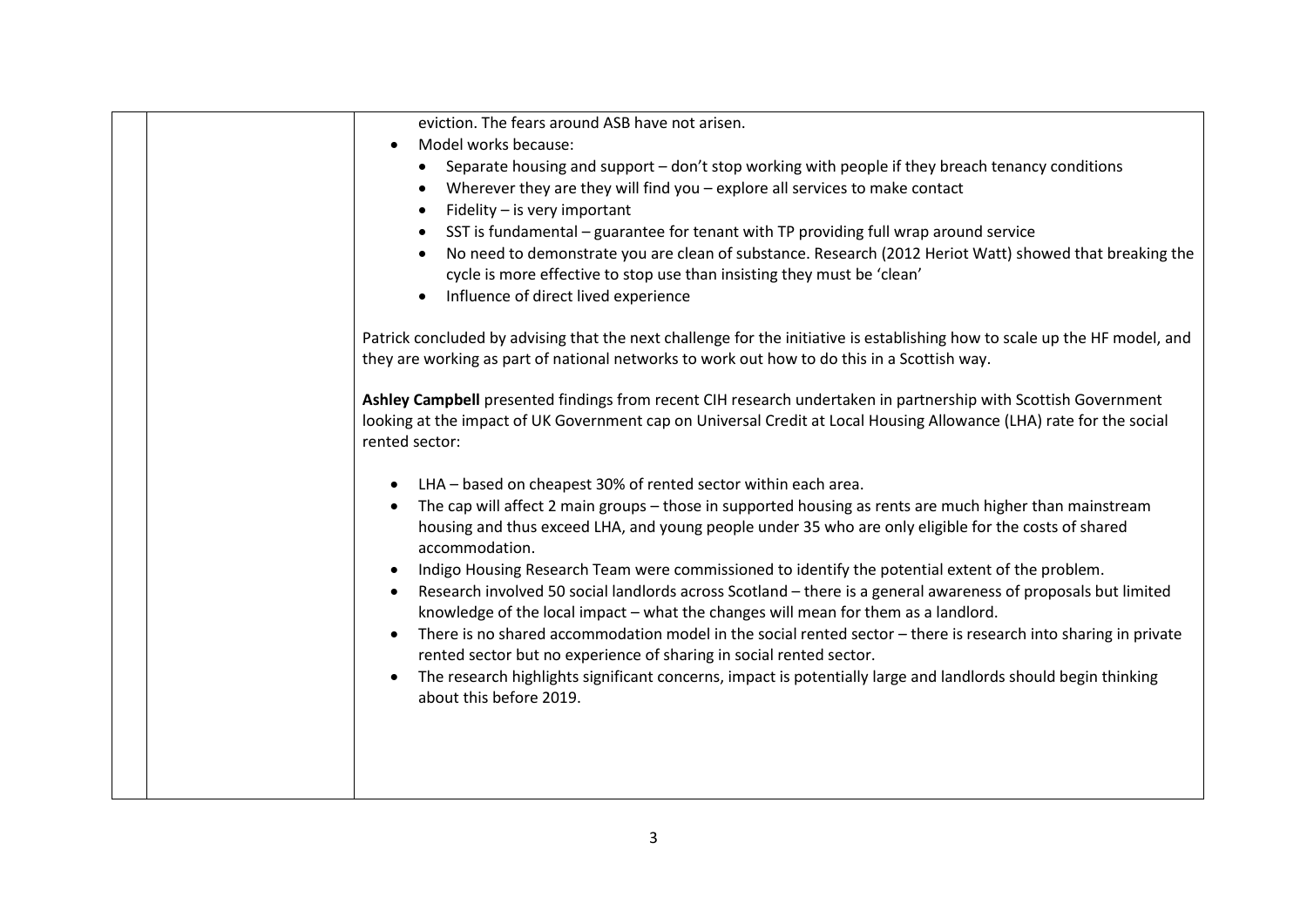| Diane Theakston shared details of the newly published Housing Guide for People with Sight Loss:                                                                                                                                                                                                                                                                                                                                                                                                                                                                                                                                                                                                                                                                                                                                                                                                                                                                                                                                                                                                                                                                         |
|-------------------------------------------------------------------------------------------------------------------------------------------------------------------------------------------------------------------------------------------------------------------------------------------------------------------------------------------------------------------------------------------------------------------------------------------------------------------------------------------------------------------------------------------------------------------------------------------------------------------------------------------------------------------------------------------------------------------------------------------------------------------------------------------------------------------------------------------------------------------------------------------------------------------------------------------------------------------------------------------------------------------------------------------------------------------------------------------------------------------------------------------------------------------------|
| New online housing guide for visually impaired people<br>The research used a co-production approach – most intensive form of user involvement possible.<br>User - led research: drive it, undertake it and disseminate it. As one of the key co-producer, Diane shared her<br>story as a totally blind person with varies experiences in a range of different housing tenures.<br>The research begun by speaking to visually impaired users to establish if there was a need for such a guide -<br>discovered lots of people experiencing the same issues and struggling to find information as it is so scattered<br>and inaccessible.<br>The research identified that the range of issues affecting people is large and varied – led to a huge guide that<br>can be tailored to suit personal circumstances with links to aids and adaptions, advice services, domestic<br>violence etc.<br>Accessibility was identified as another big issue - there are different types of voice software so the guide<br>needed to adapt to each of these.<br>The guide is a tool - which should be used alongside housing options advice and other services that offer<br>advice. |
| Diane advised that the she is looking for ideas about how it can be embedded in housing options practice and how<br>guides such as this one are maintained long term - identifying funding etc.                                                                                                                                                                                                                                                                                                                                                                                                                                                                                                                                                                                                                                                                                                                                                                                                                                                                                                                                                                         |
| Andy thanked speakers and invited questions and discussion. The following points were noted:                                                                                                                                                                                                                                                                                                                                                                                                                                                                                                                                                                                                                                                                                                                                                                                                                                                                                                                                                                                                                                                                            |
| There are lots of opportunities in the transfer of powers to Scotland to influence the Social security bill<br>presented at parliament.<br>We need to be realistic about how much DHP can be used to mitigate this and for how long it continues. Future<br>LHA rates could move, which might make the gap bigger.<br>Concern that Housing First might be diluted as it is adopted as a consequence of the support costs involved.<br>The support costs for Housing First are currently around £200k per annum which compares favourably against<br>supported accommodation. A lot of other costs are diminished by having a house.<br>Landlords are moving people into cheaper areas to discharge their duty - so Glasgow Local Housing Allowance<br>rate covers the rent in neighbouring authorities.<br>There are concerns about affordability in the PRS - and extension of LHA into SRS is likely to impact.                                                                                                                                                                                                                                                       |